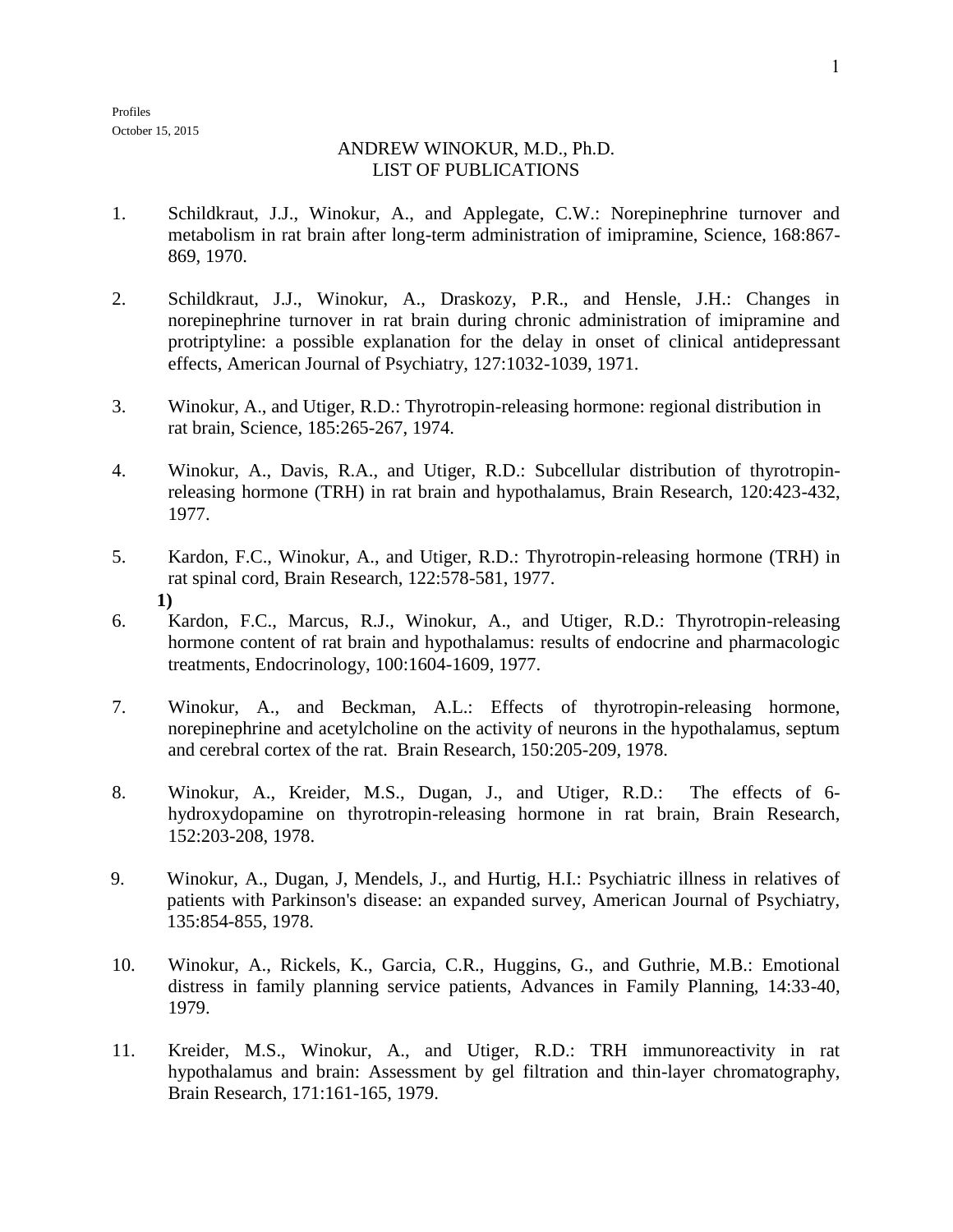- 12. Winokur, A., Rickels, K., Greenblatt, D.J., Snyder, P.J., and Schatz, N.J.: Withdrawal reaction from long-term, low-dose administration of diazepam: a double-blind, placebocontrolled case study, Archives of General Psychiatry, 37:101-105, 1980.
- 13. Winokur, A., March, V., and Mendels, J.: Primary affective disorder in relatives of patients with anorexia nervosa, American Journal of Psychiatry, 137:695-698, 1980.
- 14. Stanton, T.L., Winokur, A., and Beckman, A.L.: Reversal of natural CNS depression by TRH action in the hippocampus, Brain Research, 181:470-475, 1980.
- 15. Amsterdam, J., Winokur, A., Caroff, S., and Mendels, J.: Thyrotropin releasing hormone: mood-elevating effects in depressed patients, anorectic patients and normal volunteers. American Journal of Psychiatry, 138:115-116, 1981.
- 16. Amsterdam, J., Winokur, A., and Levin, R.: Sperm function in affective illness. Psychosomatic Medicine, 43:183-185, 1981.
- 17. Kreider, M.S., Winokur, A., and Krieger, N.R.: The olfactory bulb is rich in TRH immunoreactivity. Brain Research, 217:69-77, 1981.
- 18. Amsterdam, J.D., Winokur, A., and Caroff, S.: Dexamethasone suppression test as a prognostic tool: Two case reports. American Journal of Psychiatry, 138:979-980, 1981.
- 19. Winokur, A., and Rickels, K.: Withdrawal and pseudowithdrawal reactions from diazepam therapy. The Journal of Clinical Psychiatry, 42:442-444, 1981.
- 20. Amsterdam, J., Winokur, A., Caroff, S.N., and Conn., J.: Effects of tricyclic antidepressants on the dexamethasone suppression test. American Journal of Psychiatry, 138:1245-1246, 1981.
- 21. Caroff, S., Koenig, R., Winokur, A., Amsterdam, J.D., and Puglia, C.: Acute metabolic response to cold stress in unipolar and bipolar II patients. Biological Psychiatry, 16:919- 929, 1981.
- 22. Kreider, M.S., Winokur, A., and Krieger, N.C.: Pathways of TRH degradation in rat brain. Neuropeptides, 1:455-463, 1981.
- 23. Stanton, T.L., Winokur, A., and Beckman, A.L.: TRH effects in the CNS; dependence on arousal state. Science, 214:678-681, 1981.
- 24. Levin, R., Amsterdam, J.D., Winokur, A., and Wein, A.J.: Effects of psychotropic drugs on human sperm motility. Fertility and Sterility, 26:5O3-506, 1981.
- 25. Amsterdam, J.D., Winokur, A., Snyder, P.J., and Caroff, S.J.: Gonadotropic responses to GNRH administration in depressed patients and healthy volunteers. Journal of Affective Disorders, 3:367-380, 1981.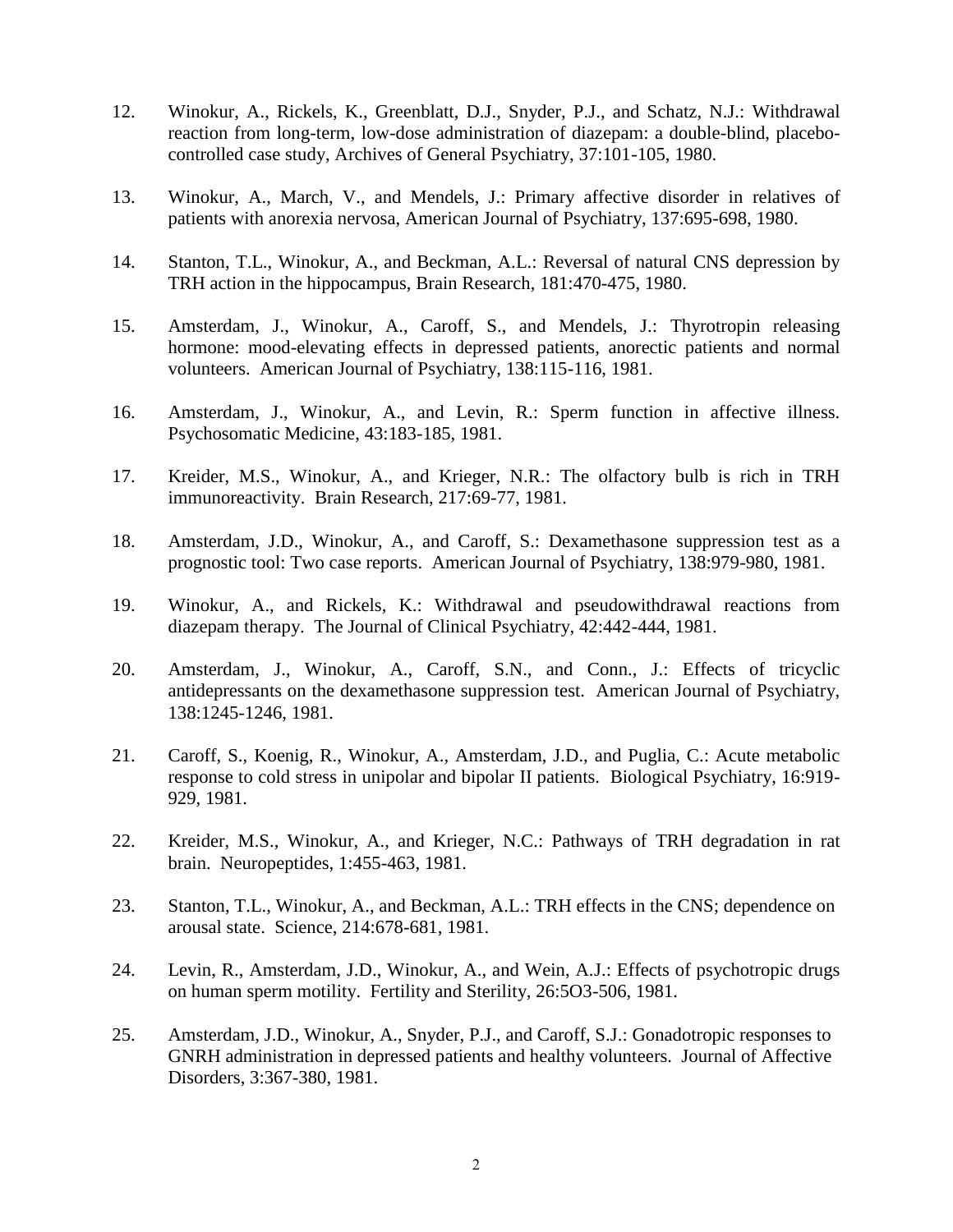- 26. Amsterdam, J.D., Winokur, A., Caroff, S.N., and Levin, R.: The effects of desmethylimipramine and lithium on human sperm function. Psychoneuroendocrinology, 6:359- 363, 1981.
- 27. Winokur, A., Amsterdam, J.D., Caroff, S.N., Snyder, P.J., and Brunswick, D.J.: Variability in hormonal response to a series of neuroendocrine challenges (TRH, GNRH, ITT, DST) in depressed patients. American Journal of Psychiatry, 139:39-44, 1982.
- 28. Amsterdam, J., Winokur, A., Caroff, S.N., and Conn., J.: The dexamethasone suppression test in outpatients with primary affective disorder and healthy control subjects. American Journal of Psychiatry, 139:287-291, 1982.
- 29. Rickels, K., Csanalosi, I., Werblowsky, J., Weise, C.C., Weinstock, R., Brown, A.S., Winokur, A., and von Poelnitz, M.: Amitriptyline-perphenazine and doxepin in depressed outpatients: A controlled double blind study. The Journal of Clinical Psychiatry, 43:419- 422, 1982.
- 30. Winokur, A., Guthrie, M.B., Rickels, K., and Nael, S.: Extent of agreement between patient and physician ratings of emotional distress. Psychosomatics, 23:1135-1146, 1982.
- 31. Stanton, T.L., Winokur, A., and Beckman, A.L.: Seasonal variation in TRH content of different brain regions and the pineal in the mammalian hibernator, Citellus lateralis. Regulatory Peptides, 3:135-144, 1982.
- 32. Kreider, M.S., Knight, P.B., Winokur, A., and Krieger, N.R.: TRH concentration in rat olfactory bulb is undiminished by deafferentation. Brain Research, 241:351-354, 1982.
- 33. Amsterdam, J.D., Winokur, A., Lucki, I., Snyder, P., Harris, R.I., Caroff, S., and Rickels, K.: Growth hormone, prolactin and thyrotropin responses to gonadotropin-releasing hormone in depressed patients and healthy volunteers. Psychoneuroendocrinology, 7:177-178, 1982.
- 34. Winokur, A., Amsterdam, J.D., Mihailovic, V., and Caroff, S.N.: Improvement in ratings of tension after TRH administration in healthy women. Psychoneuroendocrinology, 7:239-244, 1982.
- 35. Caroff, S., Winokur, A., Rieger, W., Schweizer, E., and Amsterdam, J.: Response to dexamethasone in psychotic depression. Psychiatry Research, 8:59-64, 1983.
- 36. Amsterdam, J.D., Winokur, A., Lucki, I., and Snyder, P.J.: Neuroendocrine regulation in depressed postmenopausal women and healthy subjects. Acta Psychiatric Scandinavia, 67:43-49, 1983.
- 37. Winokur, A., Amsterdam J., Snyder, P.J., Caroff, S.N. and Brunswick, D.J.: Multiple hormonal responses to TRH administration in depressed patients and healthy volunteers. Archives of General Psychiatry, 40:525-531, 1983.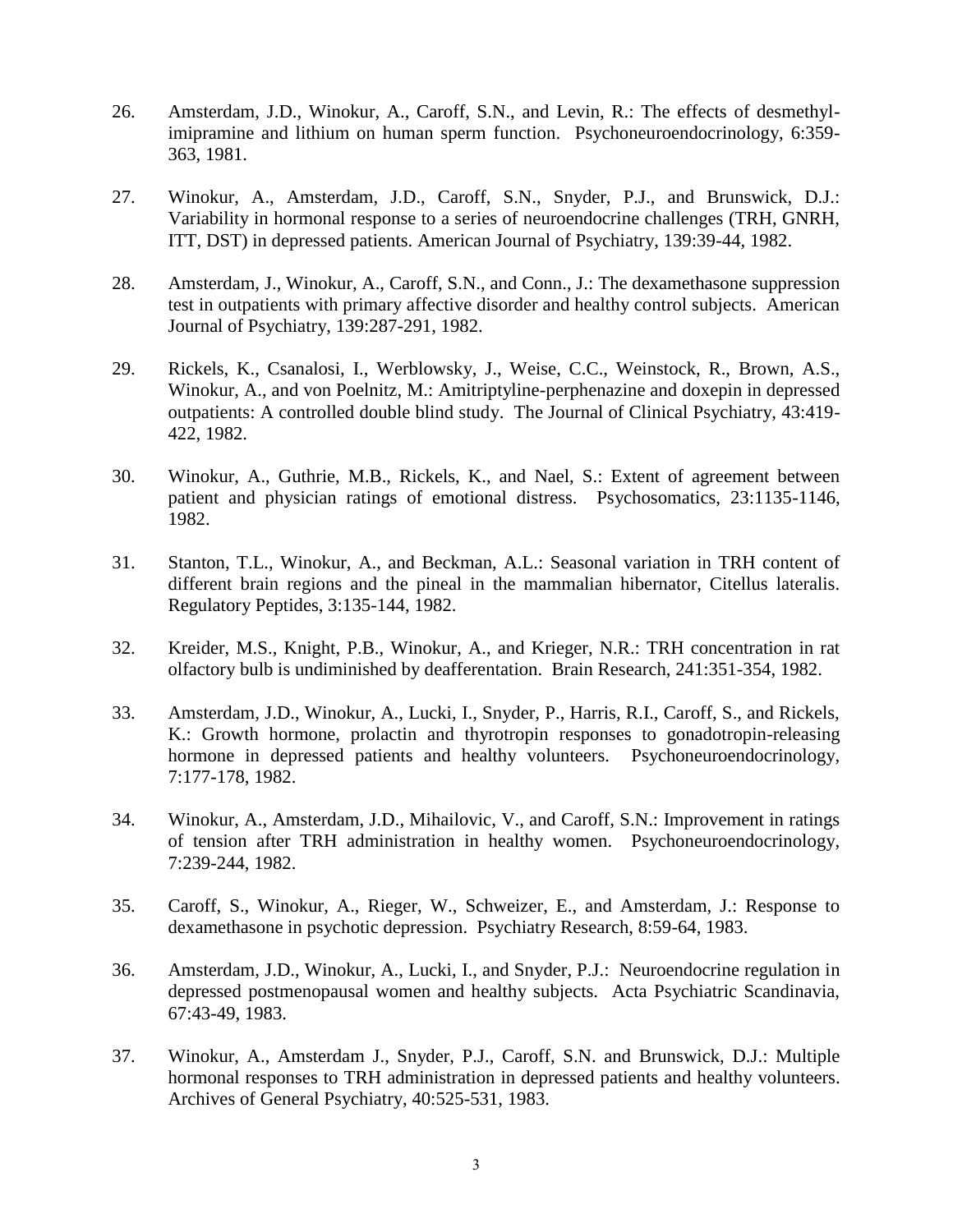- 38. Amsterdam, J.D., Winokur, A., Lucki, I., Caroff, S., Snyder, P., and Rickels, K.: A neuroendocrine test battery in bipolar patients and healthy subjects. Archives of General Psychiatry, 40:515-521, 1983.
- 39. Amsterdam, J.D., Winokur, A., Bryant, S., Larken, J., and Rickels, K.: The dexamethasone suppression test as a predictor of antidepressant response. Psychopharmacology, 80:43-45, 1983.
- 40. Amsterdam, J.D., Winokur, A., Abelman, E., Lucki, I., and Rickels, K.: Cosyntropin (ACTH 1-24) stimulation test in depressed patients and healthy subjects. American Journal of Psychiatry, 140:907-909, 1983.
- 41. Rickles, K., Case, G., Downing, R., and Winokur, A.: Long-term diazepam therapy and clinical outcome. Journal of the American Medical Association, 250:767-771, 1983.
- 42. Caroff, S., Winokur, A., Snyder, P.J., and Amsterdam, J.: Diurnal variation of growth hormone secretion following thyrotropin-releasing hormone infusion in normal men. Psychosomatic Medicine, 46:59-66, 1984.
- 43. Winokur, A., Winokur, D.F., Rickels, K., and Cox, D.S.: Symptoms of emotional distress in a family planning service. Stability over a four-week period. British Journal of Psychiatry, 144:395-399, 1984.
- 44. Winokur, A., Caroff, S.N., Amsterdam, J.D., and Maislin, G.: Administration of thyrotropin releasing hormone at weekly intervals results in a diminished thyrotropin response. Biological Psychiatry, 19:695-702, 1984.
- 45. Winokur, A., and Rickels, K.: Withdrawal response to abrupt discontinuation of desmethyldiazepam. American Journal of Psychiatry, 141:1427-1429, 1984.
- 46. Caroff, S.N., and Winokur, A.: Hormonal response to TRH following rest-activity reversal in normal men. Biological Psychiatry, 19:1015-1025, 1984.
- 47. Manaker, S., Winokur, A., Rostene, W.H., and Rainbow, T.C.: Autoradiographic localization of thyrotropin releasing hormone (TRH) receptors in the rat CNS. Journal of Neuroscience, 5:167-174, 1985.
- 48. Manaker, S., Winokur, A., Rhodes, H., and Rainbow, T.C.: Autoradiographic localization of thyrotropin releasing hormone (TRH) receptors in human spinal cord. Neurology, 35:328-332, 1985.
- 49. Amsterdam, J.D., Brunswick, D.J, Potter, L., Winokur, A., and Rickels, Y.: Desipramine and 2-hydroxydesipramine plasma levels in endogenous depressed patients. Lack of correlation with therapeutic response. Archives of General Psychiatry, 42:361-364, 1985.
- 50. Rott, R., Herzog, S., Fleischer, B., Winokur, A., Amsterdam, J., Dyson, W., and Koprowski, H.: Detection of serum antibodies to Borna virus in patients with psychiatric disorders. Science, 228:755-756, 1985.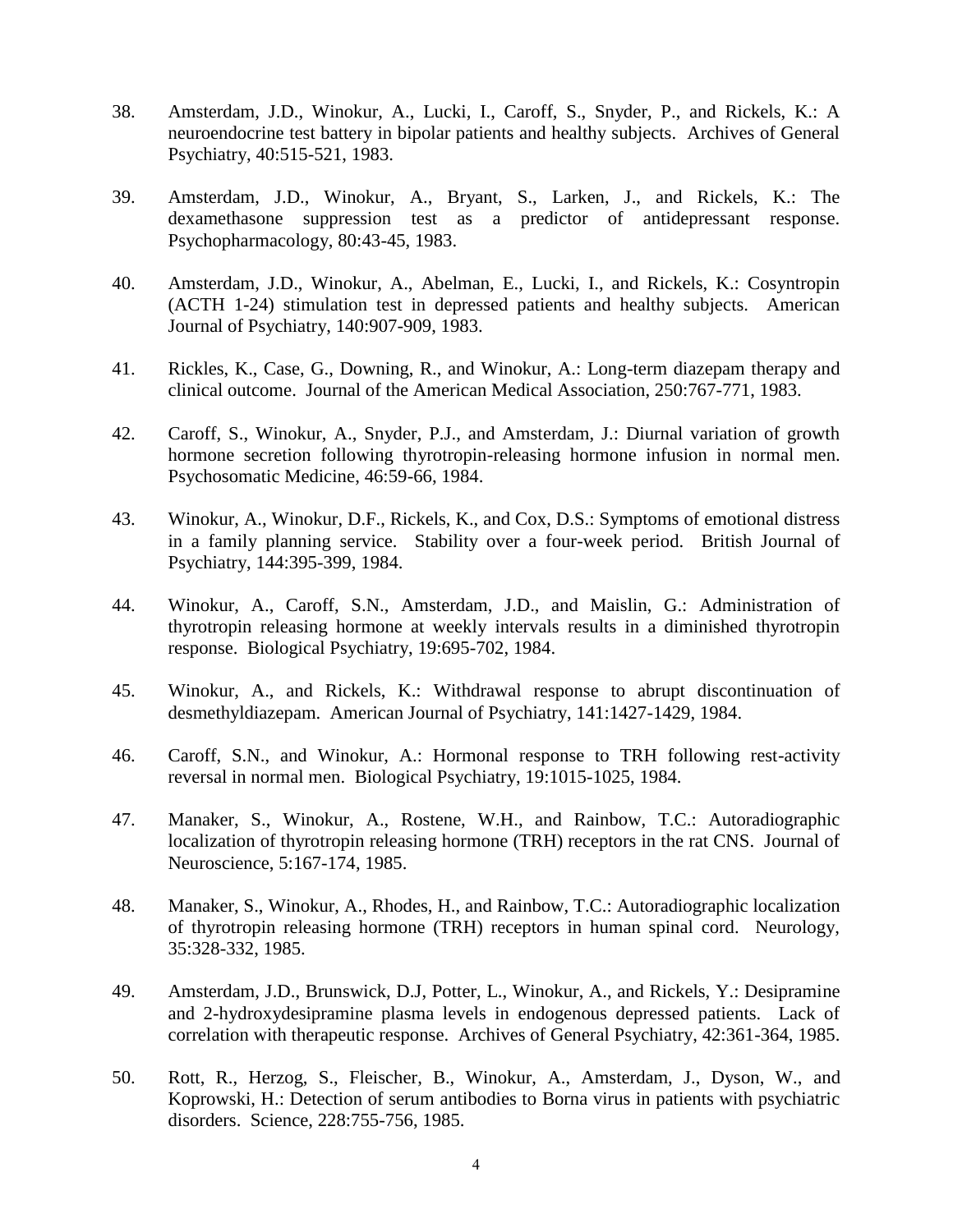- 51*.* Brown, R., Kocsis, J.H., Caroff, S., Amsterdam, J., Winokur, A. Stokes, P.E., and Frazer, A.: Differences in nocturnal melatonin secretion between melancholic depressed patients and controls. American Journal of Psychiatry, 142:811-816, 1985.
- 52. Amsterdam, J.D., Lucki, I., and Winokur, A.: The ACTH stimulation test in depression. Psychiatric Medicine, 3:91-100, 1985.
- 53. Youngs, L.J., Winokur, A., and Selzer, M.E.: Thyrotropin releasing hormone in lamprey central nervous system. Brain Research, 338:177-180, 1985.
- 54. Manaker, S., Shulman, L.H., Winokur, A., and Rainbow, T.C.: Autoradiographic localization of thyrotropin releasing hormone (TRH) receptors in amyotrophic lateral sclerosis (ALS) spinal cord. Neurology, 35:1650-1653, 1985.
- 55. Rickels, K., Downing, R.W., Case, G.W., Csanalosi, I., Chung, H., Winokur, A., and Ginrich, R.L.: Six week trial with diazepam: Some clinical observations. Journal of Clinical Psychiatry, 42:1093-1096, 1985.
- 56. Amsterdam, J.D., Winokur, A., Dyson, W., Herzog, S., Gonzalez, F., Rott, R., and Koprowski, H.: Borna virus disease: A possible etiology for human affective disorder? Archives of General Psychiatry, 42:1093-1096, 1985.
- 57. Manaker, S., Engber, T.M., Knight, P.B., and Winokur, A.: Intraventricular (IVT) 5, 7 dihydroxytryptamine (5,7-DHT) increases thyrotropin-releasing hormone (TRH) content in regions of rat brain. Journal of Neurochemistry, 45:1315-1318, 1985.
- 58. Kreider, M.S., Engber, T.M., Nilaver, G., Zimmerman, E.A., and Winokur, A.: Immunohistochemical localization of TRH in rat CNS: Comparison with RIA studies. Peptides, 6:997-1000, 1985.
- 59. Manaker, S., Caine, S.B., and Winokur, A.: Ibotenic acid decreases thyrotropin-releasing hormone (TRH) receptor binding in the rat amygdala. Brain Research, 347:144-148, 1985.
- 60. Engber, T.M., Manaker, S., Kreider, M.S., and Winokur, A.: Intraventricular 6 hydroxydopamine increases thyrotropin releasing hormone (TRH) content in regions of rat brain. Regulatory Peptides, 12:51-57, 1985.
- 61. Winokur, A., Lindberg, N.D., Lucki, I., Phillips, J., and Amsterdam, J.D.: Hormonal and behavioral effects associated with intravenous L-tryptophan administration. Psychopharmacology, 88:213-219, 1986.
- 62. Schweizer, E., Winokur, A., and Rickels, K.: Insulin induced hypoglycemia and panic attacks. American Journal of Psychiatry, 143:654-655, 1986.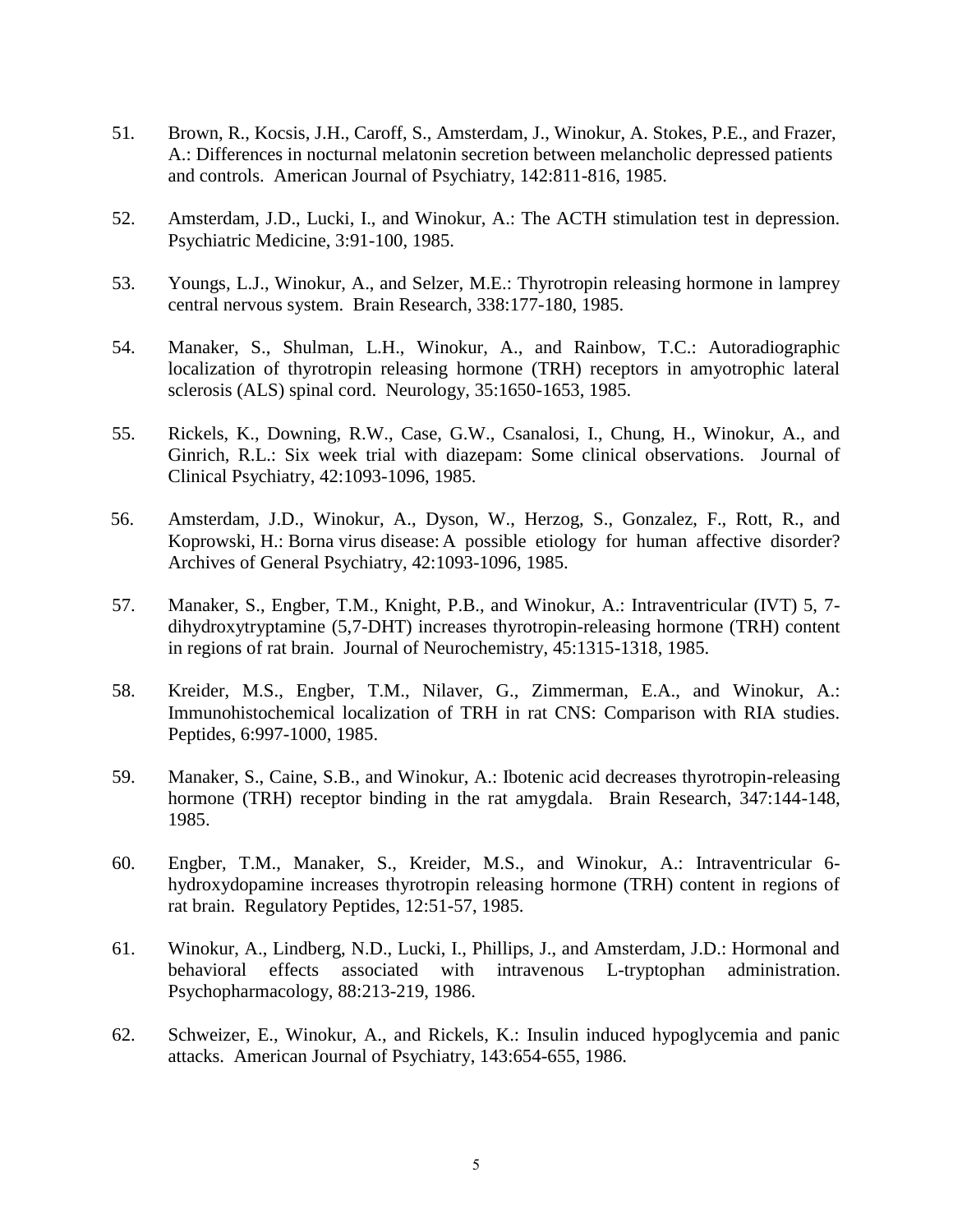- 63. Manaker, S., Eichen, A., Winokur, A., Rhodes, C.H., and Rainbow, T.C.: Autoradiographic localization of thyrotropin releasing hormone receptors in human brain. Neurology, 36:641-646, 1986.
- 64. Schweizer, E.E., Swenson, C.M., Winokur, A., Rickels, K., and Maislin, G.: The dexamethasone suppression test in generalized anxiety disorder. British Journal of Psychiatry, 149:320-322, 1986.
- 65. Glembotski, C.C., Manaker, S., Winokur, A., and Gibson, T.R.: Ascorbic acid increases the thyrotropin releasing hormone content of hypothalamic cell cultures. Journal of Neuroscience, 6:1796-1802, 1986.
- 66. Reznikoff, G., Manaker, S., Rhodes, C.H., Winokur, A., and Rainbow, T.C.: Localization and quantification of beta-adrenergic receptors in human brain. Neurology, 36:1067- 1073, 1986.
- 67. Amsterdam, J.D., Maislin, G., Abelman, E., Bervish, N., and Winokur, A.: Adrenocortical responsiveness to the ACTH stimulation test in depressed patients and healthy volunteers. Journal of Affective Disorders, 11:265-274, 1986.
- 68. Amsterdam, J.D., Henle, W., Winokur, A., Wolwowitz, O., Pickar, D., Paul S.M.: Serum antibodies to Epstein-Barr virus in patients with major depressive disorder. American Journal of Psychiatry, 143:1593-1596, 1986.
- 69. Amsterdam, J.D., Schweizer, E., and Winokur, A.: Multiple hormonal responses to insulin-induced hypoglycemia in depressed patients and normal volunteers. American Journal of Psychiatry, 144:170-175, 1987.
- 70. Amsterdam, J.D., Maislin, G., Droba, M., and Winokur, A.: The ACTH stimulation test before and after clinical recovery from depression. Psychiatry Research, 20:325-336, 1987.
- 71. Salzman, S.K., Knight, P.D., Hirofuji, E., Llados-Ekman, C., Beckman, A.L., and Winokur, A.: Spinal cord immunoreactive TRH is altered after local traumatic injury. Peptides, 8:247-250, 1987.
- 72. Amsterdam, J.D., Maislin, G., Winokur, A., Kling, M., and Gold, P.: Pituitary and adrenocortical responsiveness in the ovine corticotropin releasing hormone (OCHR) stimulation test in depressed patients and healthy volunteers. Archives of General Psychiatry, 44:775-781, 1987.
- 73. Amsterdam, J.D., Marinelli, D.L., Arger, P., and Winokur, A.: Assessment of adrenal gland volume by computer-assisted tomography in depressed patients and healthy volunteers. Psychiatry Research, 21:189-198, 1987.
- 74. Bauer, M., Caroff, S., Winokur, A., and Koenig, R.: Neuroendocrine responses to cold stress in normal subjects and depressives. Psychoneuroendocrinology, 12:483-490, 1987.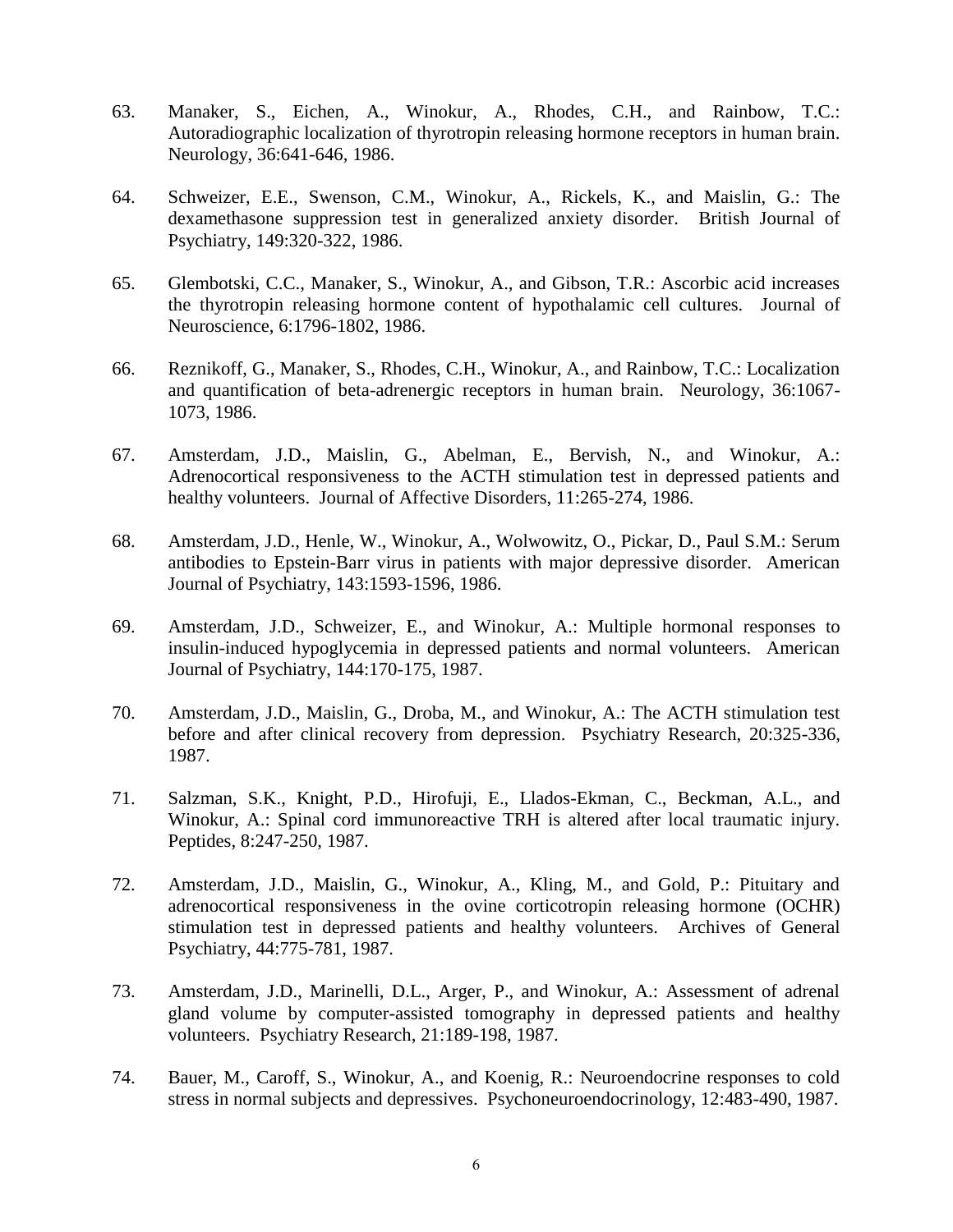- 75. Amsterdam, J.D., Settle, R.G., Doty, R.L., Abelman, E., and Winokur, A.: Taste and smell perception in depression. Biological Psychiatry, 22:1481-1985, 1987.
- 76. Brown, R.P., Kocsis, J.H., Caroff, S., Amsterdam, J., Winokur, A., Stokes, P., and Frazer, A.: Depressed mood and reality disturbance correlate with decreased nocturnal melatonin in depressed patients. Acta Psychiatric Scandinavia, 76:225-234, 1987.
- 77. Salzman, S.K., Hirofuji, E., Knight, P.B., Llades-Eckman, C., Beckman, A.L., and Winokur, A.: Treatment of experimental spinal trauma with thyrotropin releasing hormone: Central serotonergic and vascular mechanisms of action. Central Nervous System Trauma, 4:181-196, 1987.
- 78. Winokur, A., Maislin, G., Phillips, J.L., and Amsterdam, J.D.: Insulin resistance after oral glucose tolerance testing in patients with major depression. American Journal of Psychiatry, 145:325-330, 1988.
- 79. Amsterdam, J.D., Maislin, G., Winokur, A., Berwish, N., Kling, M., and Gold, P.: The OCRH stimulation test before and after clinical recovery from depression. Journal of Affective Disorders, 14:213-222, 1988.
- 80. Manaker, S., Caine, S.B., and Winokur, A.: Alterations in receptors for thyrotropin releasing hormone, serotonin and acetylcholine in amyotrophic lateral sclerosis. Neurology, 38:1464-1474, 1988.
- 81. Joyce, J.N., Lexow, N., Bird, E., and Winokur, A.: Organization of dopamine DI and D2 receptors in human striatum: Receptor autoradiographic studies in Huntington's disease and schizophrenia. Synapse, 2:546-557, 1988.
- 82. Argov, Z., Renshaw, P.F., Boden, B., Winokur, A., and Bank, A.: The effects of thyroid hormones on skeletal muscle bioenergetics: An in vivo phosphorous magnetic resonance spectroscopy study of humans and rats. Journal of Clinical Investigation, 81:1695-1701, 1988.
- 83. Kreider, M.S., Winokur, A., Manaker, S., Pack, A.I., and Fishman, A.P.: Characterization of thyrotropin releasing hormone in the central nervous system of African lungfish. General and Comparative Endocrinology, 72:115-122, 1988.
- 84. Rybokowski, J., Amsterdam, J.D., Dyson, W.L., Frazer, A., Winokur, A., and Kurtz, J.: Factors contributing to erythrocyte lithium-sodium countertransport activity in lithiumtreated bipolar patients. Pharmacopsychiatry, 22:16-20, 1989.
- 85. Amsterdam, J.D., Maislin, G., Bervish, N., Phillips, J., and Winokur, A.: Enhanced adrenocortical sensitivity to submaximal doses of cosyntropin (ACTH) in depressed patients. Archives of General Psychiatry, 46:550-554, 1989.
- 86. Amsterdam, J.D., Maislin, G., Winokur, A., Phillips, J., Berwish, N., and Gold, P.: The assessment of abnormalities in hormonal responsiveness at multiple levels of the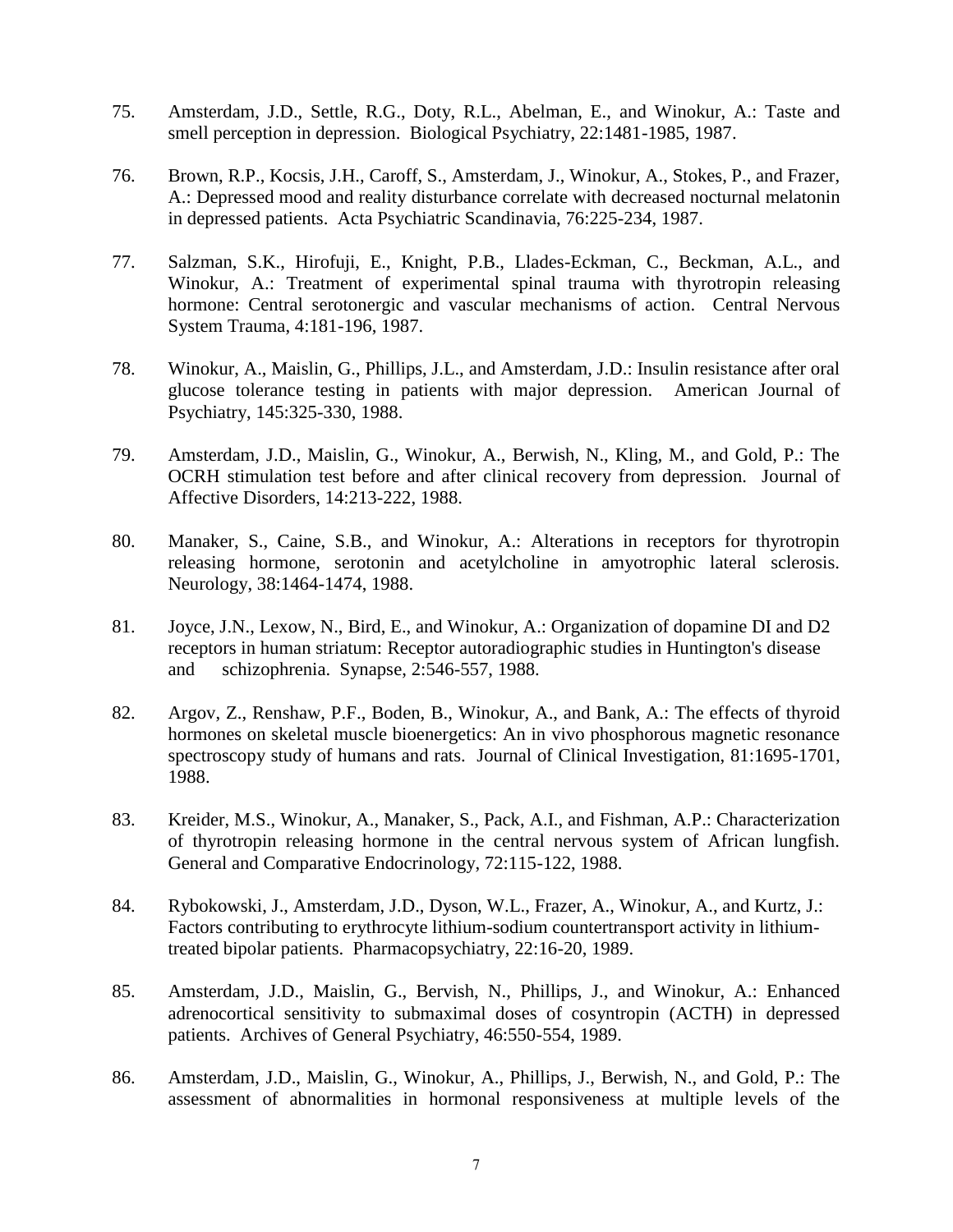hypothalamic-pituitary-adrenocortical axis in depressive illness. Psychoneuroendocrinology, 14:430-462, 1989.

- 87. Amsterdam, J.D., Skolnick, B., Maislin, G., Berwish, N., and Winokur, A.: Multiple hormonal responses to clonidine administration in depressed patients and normal volunteers. Biological Psychiatry, 26:265-278, 1989.
- 88. Manaker, S., Lipson, D., Lexow, N., Wieczorek, C.M., and Winokur, A.: Post-mortem stability of thyrotropin releasing hormone and muscarinic cholinergic receptors in rat forebrain. Synapse, 4:387-389, 1989.
- 89. Pack, A.M., Caine, S.B., Winokur, A., Manaker, S. and Fishman, A.P.: Autoradiographic distribution of thyrotropin-releasing hormone receptors in the African Lungfish Protopterus annectans. Journal of Comparative Neurology, 287:19-27, 1989.
- 90. Kreider, M.S., Wolfinger, B.L., and Winokur, A.: Systemic administration of kainic acid produces elevations in TRH in rat central nervous system. Regulatory Peptides, 28:83- 93, 1990.
- 91. Kreider, M.S., Winokur, A., Pack, A.I. and Fishman, A.P.: Reduction of thyrotropin releasing hormone (TRH) concentrations in the central nervous system of the African lungfish during estivation. General and Comparative Endocrinology, 77:435-441, 1990.
- 92. Bauer, M.S., Whybrow, P.C., and Winokur, A.: Rapid cycling bipolar affective disorder: I. Association with Grade I hypothyroidism. Archives of General Psychiatry, 47:427- 432, 1990.
- 93. Joyce, J.N., Lexow, N., Kim, S.J., Artymysh, R., Lawrence, D., Cassanova, M., Kleinman, J., Bird, E., and Winokur, A.: Distribution of Beta-adrenergic receptor subtypes in human postmortem brain with reference to alterations in schizophrenia. Synapse, 10:228-246, 1992.
- 94. Stanton, T.L. Caine, S.B. and Winokur, A.: Seasonal and state-dependent changes in brain TRH receptors in hibernating ground squirrels. Brain Research Bulletin, 28:877- 886, 1992.
- 95. Joyce, J.N., Shane, A., Lexow, N., Winokur, A., Casanova, M.F. and Kleinman, J.E.: Serotonin uptake sites and serotonin receptors are altered in the limbic system of schizophrenics. Neuropsychopharmacology, 8:315-336, 1993.
- 96. Bauer, M.S., Kurtz, J., Winokur, A., Phillips, J.L., Rubin, L., Marcus, J.: Thyroid function before and after four-week light treatment in winter depressives and controls. Psychoneuroendocrinology, 18:437-443, 1993.
- 97. Lexow, N., Joyce, J., Kim, S., Phillips, J. Casanova, M., Kleinman, J., and Winokur, A.: Alterations in TRH receptors in temporal lobe of schizophrenics: A quantitative autoradiographic study. Synapse, 18:315-327, 1994.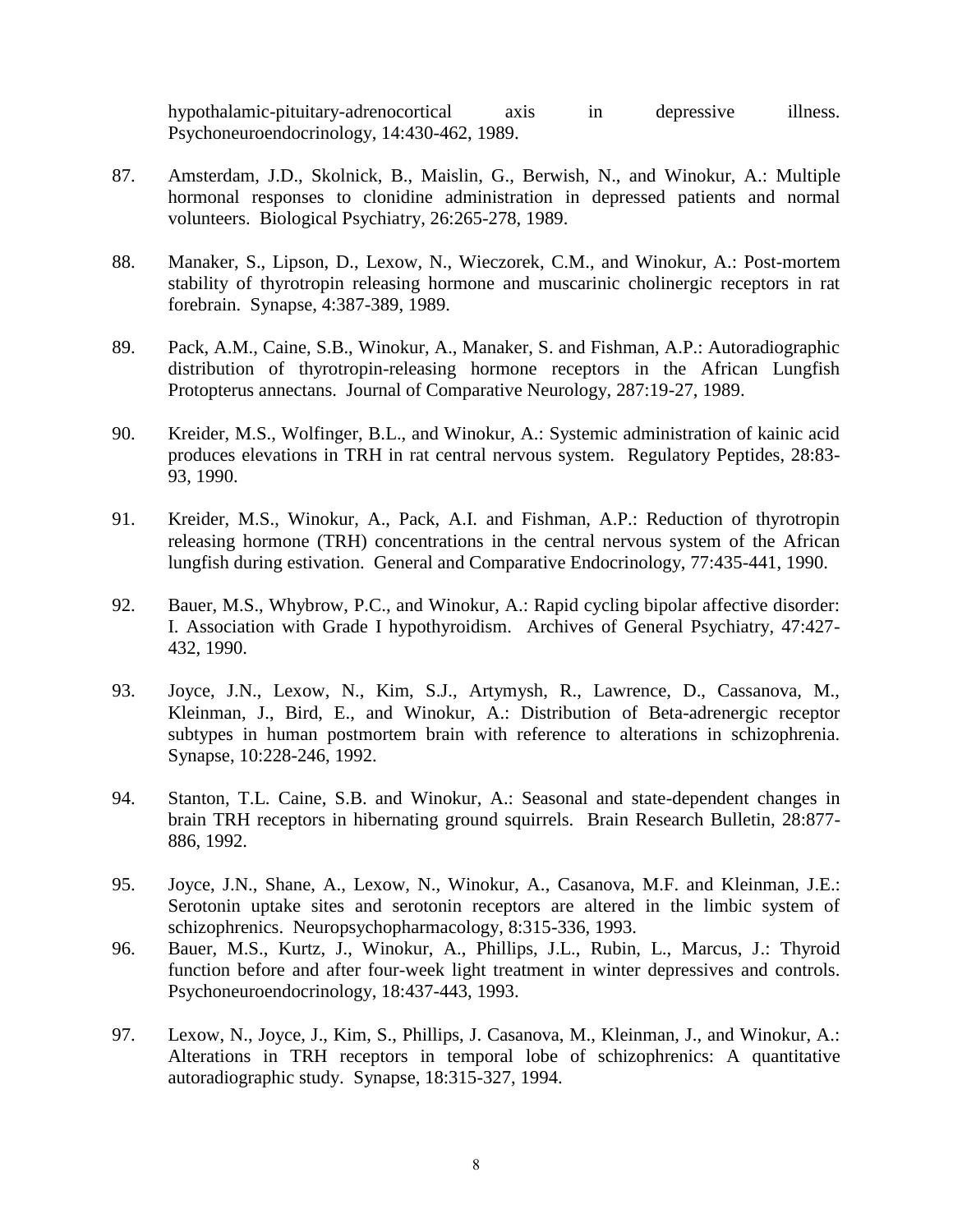- 98. Olson, G.L., Cheung, H-C., Chiang, E., Madison, V.S., Sepinwall, J., Vincent, G.P., Winokur, A., and Gary, K.A.: Peptide mimetics of thyrotropin-releasing hormone based on a cyclohexane framework: Design, synthesis and cognition-enhancing properties. Journal of Medicinal Chemistry, 38:2866-2879, 1995.
- 99. Gary, K.A., Winokur, A., Douglas, S.D., Kapoor, S., Zaugg, L., and Dinges, D.F.: Total sleep deprivation and the thyroid axis: Effects of sleep and waking activity. Aviation, Space and Environmental Medicine, 67:513-519, 1996.
- 100. Gary, K.A., Sollars, P.J. Lexow, N., Winokur, A., and Pickard, G.E.: Thyrotropinreleasing hormone phase shifts circadian rhythms in hamsters. Neuroreport, 7:1631- 1634, 1996.
- 101. Gillen, J.C., Rapaport, M., Erman, M.K., Winokur, A., Albala.B.J. A comparison of nefazodone and fluoxetine on mood and on objective, subjective, and clinician-related measures of sleep in depressed patients: a double-blind, 8 week clinical trial. J. Clin. Psychiatry 58:185-192, 1997.
- 102. Rush,A.J., Armitage, R., Gillin, J.C., Yonkers, K.A., Winokur,A., Modolfsky, H., Vogel, G.W., Kaplita, S.B., Fleming, J.B., Montplaisir, J., Erman, M.K., and Albala, B.J., Comparative effects of nefazodone and fluoxetine on sleep in outpatients with major depressive disorder. Biol Psychiatry, 44:3-14, 1998.
- 103. U.S. Modafinil in Narcolepsy Multicenter Study Group (A. Winokur, Participating Investigator), Randomized trial of Modafinil for the treatment of pathological somnolence in narcolepsy. Annals of Neurology 43:88-98, 1998.
- 104. Frye, M.A., Dunn, R.T., Gary, K.A., Kimball T. A., Callahan, A.M., Luckenbugh, D.A., Cora-Locatelli, G., Vanderhorn, E., Winokur, A., and Post, R.M. Lack of correlation between CSF thyrotropin releasing hormone (TRH) and TRH-stimulated TSH in patients with depression. Biol. Psychiatry. 45:1049-1052, 1999.
- 105. Frye, M.A., Gary, K.A., Marangelli, B., George, M.S., Callahan, A.M., Little, J.T., Huggins, T., Cora-Locatelli, G., Osuch, E.A., Winokur, A., and Post, R.M. CSF TRH gender differences. Implications for neurobiology and treatment of depression. J. Neuropsychiat. and Clin. Neurosci. 11:349-353, 1999.
- 106. Savard, J., Miller, S.M., Mills, M., O'Leary, A., Douglas, S.D., Mangan, C.E., Belch.R., and Winokur, A. Association between subjective sleep quality and depression on immunocompetence in low-income women at risk for cervical cancer. Psychosomat. Med. 61:496-507, 1999.
- 107. Winokur, A., Sateia, M.J., Hayes, J.B., Bayles-Dazet, W., McDonald, M.M., Gary, K.A. Acute effects of mirtazapine on sleep continuity and sleep architecture in depressed patients: A pilot study. Biol. Psychiatry 48:75-78, 2000.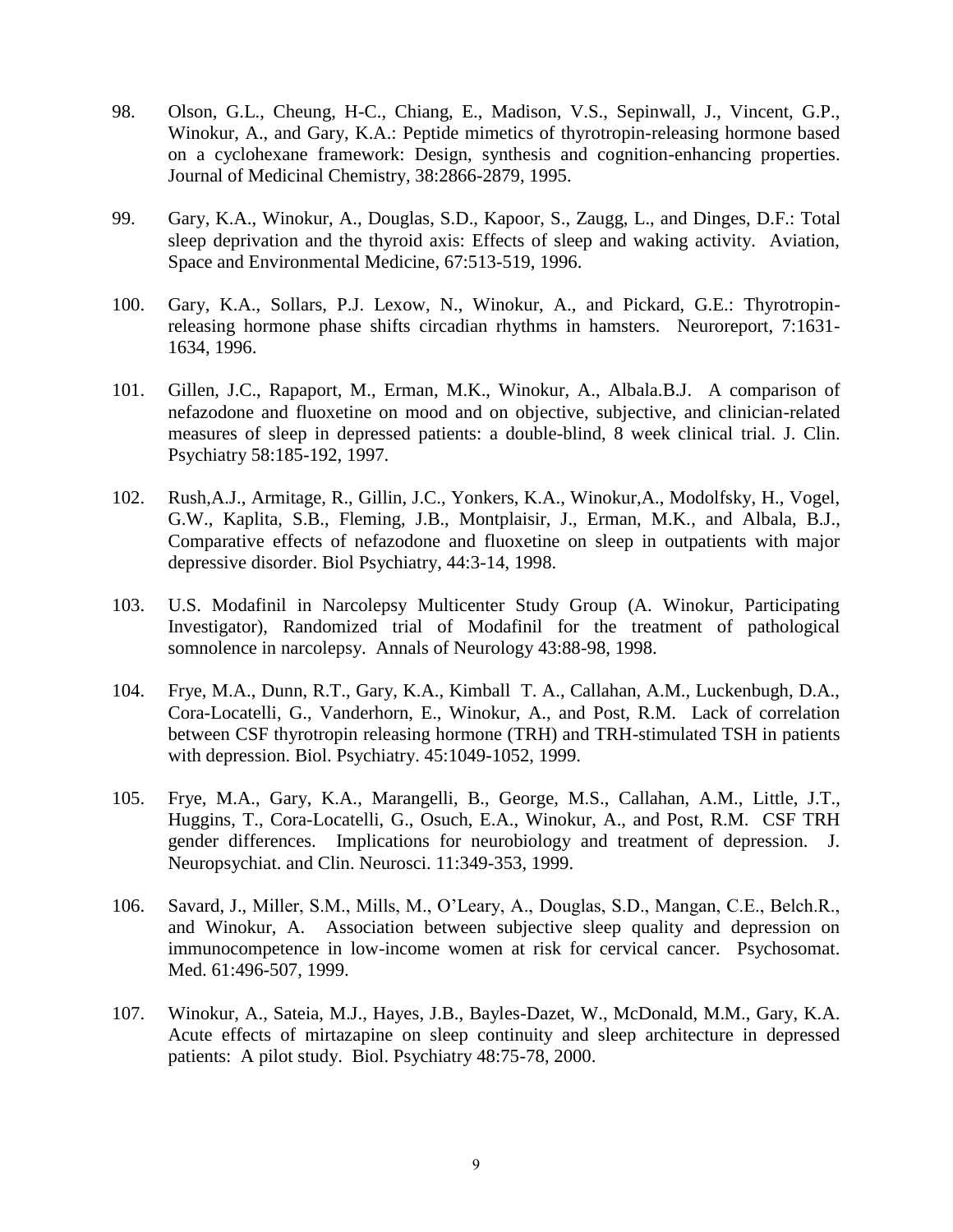- 108. Gary, K.A., Sevarino, K.A., Yarbrough, G., Prange, Jr., A.J., and Winokur, A., The thyrotropin-releasing hormone (TRH) hypothesis of homeostasic regulation: Implications for TRH-based therapeutics. J Pharmacol Expt Therap 305:410-416, 2003.
- 109. Winokur, A., DeMartinis, N.A., McNally, D.P., Gary, E.M., Cormier, J.L., and Gary, K.A., Comparative effects of mirtazapine and fluoxetine on sleep continuity measures in patients with major depression and insomnia. J Clin Psychiatry 64:1224-1229, 2003.
- 110. Kramer, M.S., Winokur, A., Kelsey, J., Preskorn, S.H., Rothschild, A.J., Snavely, D., Ghosh, K., Ball, W.A., Reines, S.A., and the SPA Depression Study Group, Demonstration of the efficacy and safety of a novel Substance P (NK1) receptor antagonist (SPA) in major depression. Neuropsychopharmacology, 29:385-392, 2004.
- 111. Debert W., Cavazzoni, P., Trzaskoma, Q., Carlson, C., Bymaster, F., Winokur, A., Wiener, K., Floris, M. and Breier, A., Amantadine for weight gain associated with olanzapine treatment. European Neuropsychopharmacology, 15:13-21, 2005.
- 112. Szuba, M.P., Amsterdam, J.D., Fernando, III, A.T., Gary, K.A., Whybrow, P.C., and Winokur, A., Rapid antidepressant response after nocturnal TRH administration in patients with bipolar type I and bipolar type II major depression. J Clin Psychopharmacology, 25 (4): 325-330, 2005.
- 113. Yarbrough, G.G., Kamath, J., Winokur, A., Prange, Jr., A.: Thyrotropin-releasing hormone (TRH) in the neuroaxis: Therapeutic effects reflect physiological functions and molecular actions. Medical Hypotheses, 69:1249-1256, 2007.
- 114. Kamath, J., Yarbrough, G.G., Prange, A.J., and Winokur, A. The thyrotropin-releasing hormone (TRH)-immune system homeostatic hypothesis. Pharmacology & Therapeutics, 121(1):20-28, 2009.
- 115. Kamath, J., Yarbrough, G.G., Prange, A.J., and Winokur, A. Thyrotropin-releasing hormone (TRH) can relieve cancer related fatigue: Hypothesis and preliminary observations. Journal of International Medical Research, 37:1152-1157, 2009.
- 116. Kamath, J., Feinn, R., Winokur, A. Thyrotropin-releasing hormone as a treatment for cancer-related fatigue: a randomized controlled study, Support Care Cancer, 20(8): 1745- 1753, 2012.
- 117. Papakostas, G.I., Vitolo, O.V., Ishak, W.W., Rapaport, M.H., Zajecka, J.M., Kinrys, G., Mischoulon, D., Lipkin, S.H., Hails, K.A., Abrams, J., Ward, S.G., Meisner, A., Schoenfeld, D.A., Shelton, R.C., Winokur, A., Okasha, M.S., Bari, M.A., Fava, M. A 12 week, randomized, double-blind, placebo-controlled, sequential parallel comparison trial of ziprasidone as monotherapy for major depressive disorder. J Clin Psychiatry, 73 (12):1541-1547, 2012.
- 118. Winokur, A., DeMartinis, N. A. The effects of antidepressants on sleep, Psychiatric Times, 29(6):17-19, 2012.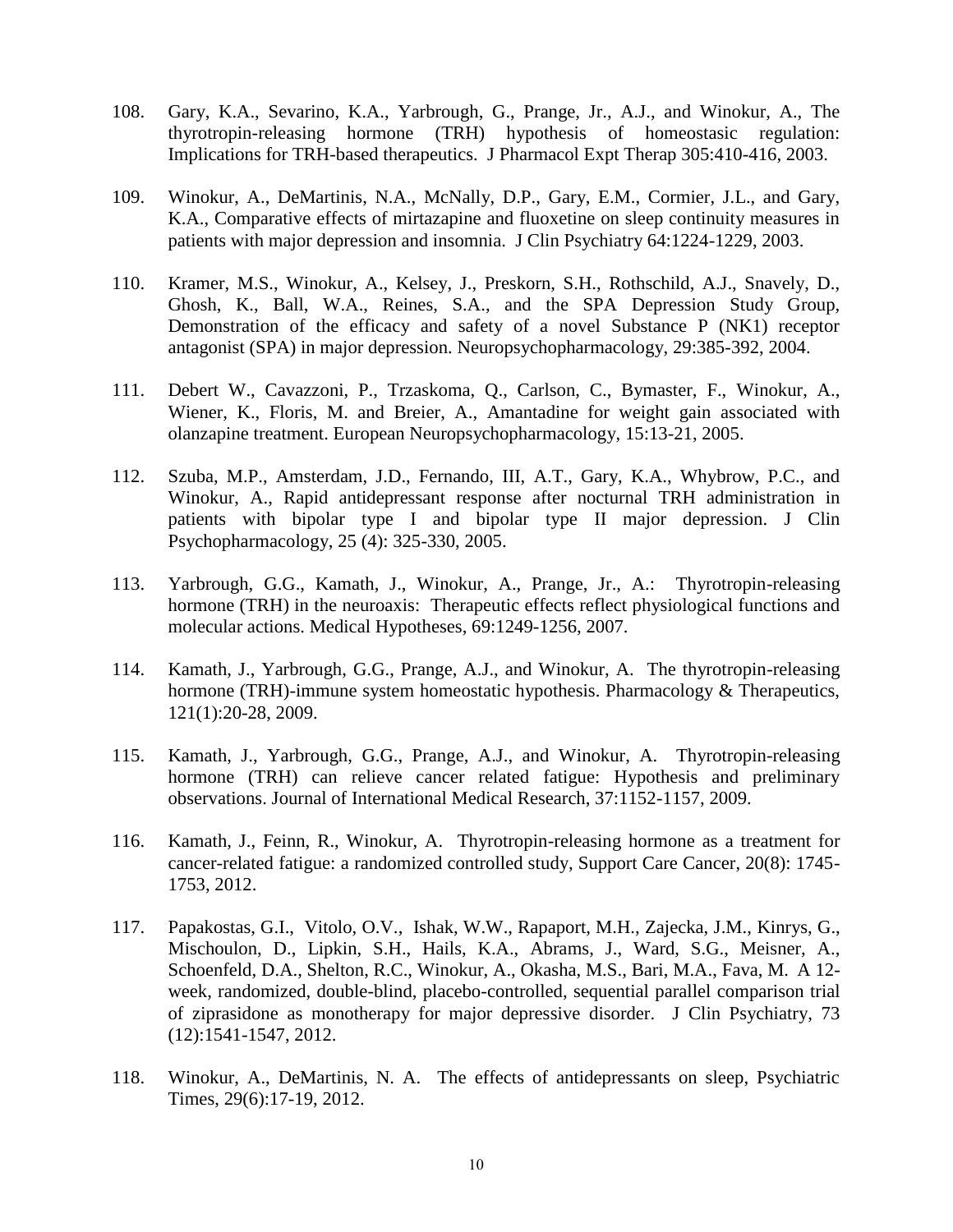## Bibliography: Editorials, Reviews, Chapters, Letters

- 1. Winokur, A., and Utiger, R.D.: Distribution of thyrotropin-releasing hormone (TRH) in rat brain, in Anatomic Neuroendocrinology, Stumpf, W.E., and Grant, L.D. (eds.), Karger, A.G., Basel, 328-332, 1975.
- 2. Winokur, A., and Utiger, R.D.: The subcellular distribution of thyrotropin releasing hormone in rat hypothalamus and brain, in Thyroid Research, Robbins, J., and Braverman, L. (eds.), Excerpta Medica, American Elsevier, New York, 1976, pp. 5-7.
- 3. Winokur, A.: Hypothalamic releasing hormones and behavior, in Psychiatry: Areas of Promise and Advancement, Brady, J.P., Mendel, J., Orne, M.T., and Rieger, W. (eds.), Spectrum Publications, Inc., New York, 1976, pp. 65-72.
- 4. Winokur, A., and Beckman, A.L.: Principles of Neurophysiology, in The Biological Bases of Psychiatric Disorders, Frazer, A., and Winokur, A., (eds.), Spectrum Publications, Inc., New York, 1977, pp. 23-39.
- 5. Winokur, A.: Neuroendocrinology: Application to psychiatric disorders, Ibid, pp. 65-77.
- 6. Winokur, A., and Rickels, K.: Clinical evaluation of psychotropic drugs, Ibid, pp. 141- 149.
- 7. Frazer, A., and Winokur, A.: Therapeutic and pharmacological aspects of psychotropic drugs, Ibid, pp. 151-177.
- 8. Rickels, K., Downing, R.W., and Winokur, A.: Anti-anxiety drugs: clinical use in psychiatry, in Handbook of Psychopharmacology, Vol. 13, Iversen, L.L., Iversen, S.D. and Snyder, S.H. (eds.), Plenum Publishing Company, New York, 1978, pp. 395-430.
- 9. Winokur, A., and Utiger, R.D.: Thyrotropin-releasing hormone (TRH) in the central nervous system: distribution and degradation, in Central Nervous System Effects of Hypothalamic Hormones and Other Peptides, Collu, R. (ed.), Raven Press, New York, 1979, pp. 55-64.
- 10. Amsterdam, J.D., Winokur, A., Mendels, I., and Caroff, S.: Distinguishing depression subtypes by thyrotropin response to TRH testing. Lancet, ii:904-905, 1979 (Letter).
- 11. Amsterdam, J.D., Winokur, A., Mendels, J., and Caroff, S.: Effect of gonadotropinreleasing hormone on depressed mood, Lancet, ii:1138, 1979.
- 12. Beckman, A.L., Rozkowska-Ruttimann, E., and Winokur, A.: Responses of hypothalamic thermosensitive neurons to iontophoretically applied biogenic amines in rats and ground squirrels, in Thermoregulatory Mechanisms and Their Therapeutic Implications, Cox, R., Lomax, P., Milton, A.S., and Schonbaum, S. (eds.), Karger, Basel, 1980, pp. 6-8.
- 13. Stanton, T.L., Winokur, A., and Beckman, A.L.: Effect of intrahippocampal TRH on body temperature in hibernating and awake ground squirrels, in Thermoregulatory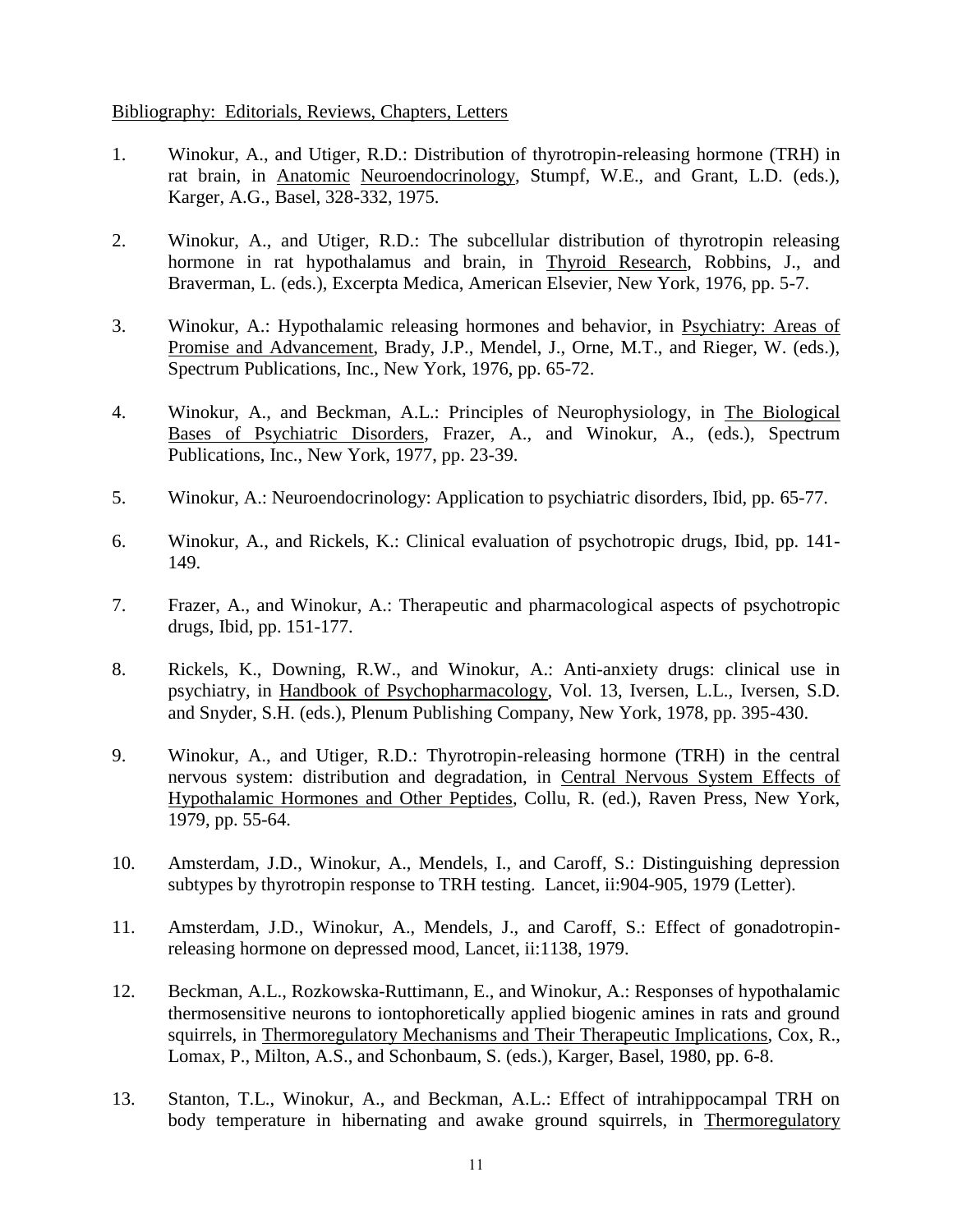Mechanisms and Their Implications, Cox, B., Lomax, P., Milton, A.S., and Schonbaum, S. (eds.), Kargel, Basel, 1980, pp. 195-197.

- 14. Winokur, A., and Rickels, K.: The combination of drugs and psychotherapy in the treatment of psychiatric disorders, in Handbook of Biological Psychiatry, Part VI, Van Praag, H.M. (ed.), Marcel Dekker Inc., New York and Basel, 1981, pp. 181-213.
- 15. Winokur, A.: (Review) Psychopharmacology of depression: A guide for drug treatment, by T.A. Ban, Psychosomatics, 23:1082-1083, 1982.
- 16. Winokur, A.: Behavioral changes in an overweight woman receiving thyroid hormone therapy: Comment. Journal of the American Medical Association, 249:2701-2702, 1983, (Questions and Answers).
- 17. Amsterdam, J.D., Winokur, A., Lucki, I., Snyder, P., and Rickels, K.: Pituitary hormone responses after infusion of gonadotropin-releasing hormone and saline in healthy men and women. Psychoneuroendocrinology, 8:351-353, 1983. (Letter)
- 18. Rickels, K., Case, W., Downing, R.W., and Winokur, A.: Indications and contraindications for chronic anxiolytic treatment: Is there tolerance for the anxiolytic effect? In: Costa, E., Racagni, G., and Kemali, D. (eds.). Advances in Biochemical Psychopharmacology: Chronic Treatments in Neuropsychiatry, Raven Press, New York, 1985, pp. 193-205.
- 19. Rickels, K., Case, G.W., Winokur, A., and Swenson, C.: Long-term benzodiazepine therapy: benefits and risks. Psychopharmacology Bulletin, 20:608-615, 1984.
- 20. Manaker, S., Rainbow, T.C., and Winokur, A.: Thyrotropin releasing hormone (TRH) receptors: Localization in rat and human central nervous system. In: Boast, C., Snowhill, E.W. and Alter, CA. (eds.), Quantitative Receptor Autoradiography, Alan R. Liss, New York, 1986, pp. 105-125.
- 21. Frazer, A., Brown, B., Kocsis, J., Caroff, S., Amsterdam, J.D., Winokur, A., Sweeney, J., and Stokes, P.: Patterns of melatonin rhythms in depression. Journal of Neural Transmission, Suppl. 21:269-290, 1986.
- 22. Amsterdam, J.D., Winokur, A., Dyson, W., Gonzalez, F., Rott, R., and Koprowski, H.: Demonstration of antibodies to Borna virus in patients with affective disorders. In: Kurstak, E. (ed.), Viruses, Immunity and Mental Diseases, Plenum, New York, 1987, pp. 179-188.
- 23. Winokur, A., Manaker, S., and Kreider, M.S.: TRH and TRH receptors in the spinal cord. In: Metcalf, G., Jackson, I.M.D. (eds.), Thyrotropin Releasing Hormone: Biomedical Significance, Annals of the New York Academy of Sciences, New York, 1989, pp. 314- 324.
- 24. Joyce, J.N., Lexow, N., Neal, B., Hurtig, H., Trojanowski, J.Q., and Winokur, A.: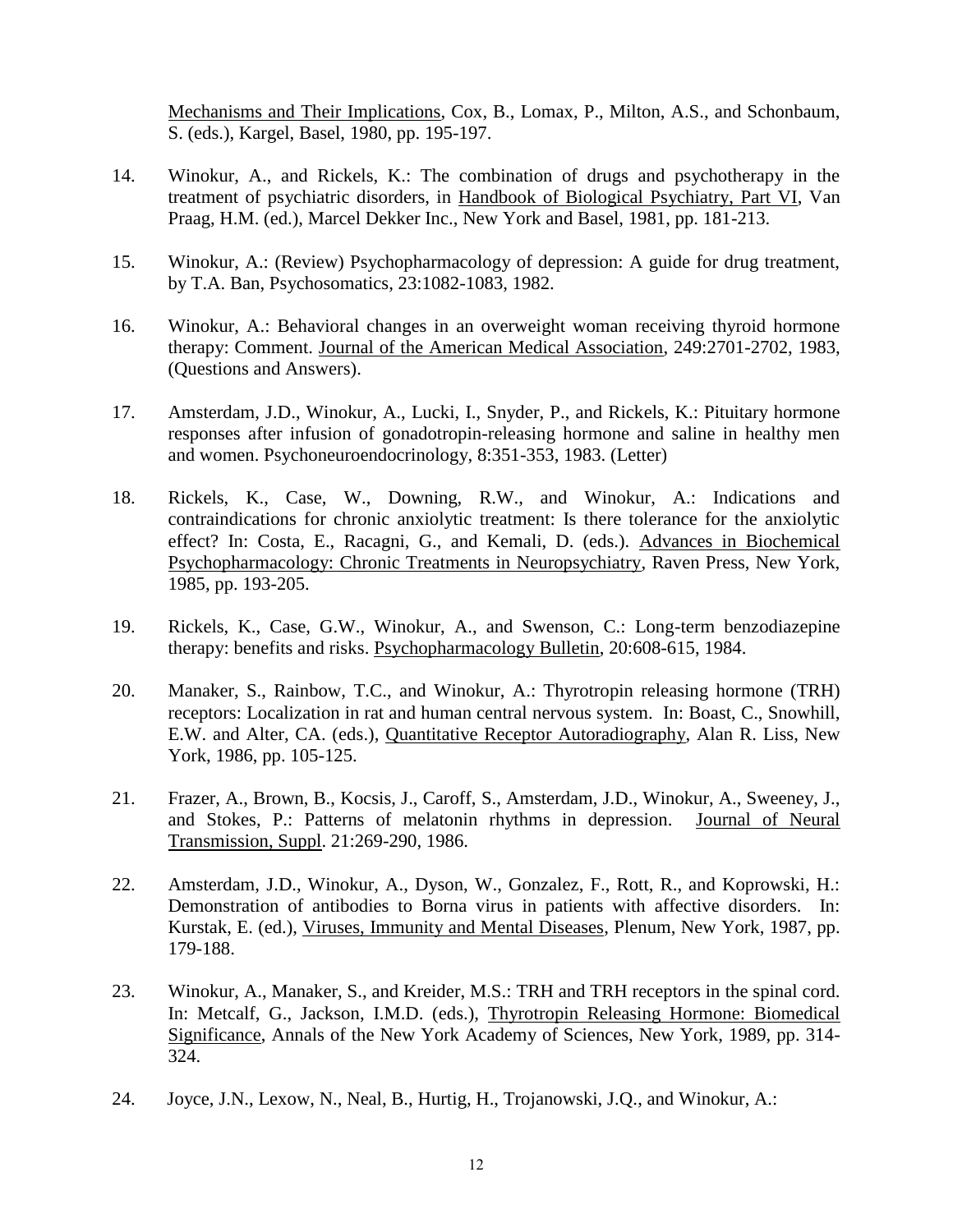Receptor autoradiographic studies in neurodegenerative disorders of the basal ganglia. In Crossman, A.R., Sambrook, M.A. (eds.). Neural Mechanisms in Disorders of Movement, John Libbey, and Co., London, 1990, pp. 303-312.

- 25. Winokur, A.: The relevance of thyrotropin releasing hormone (TRH) to psychiatric disorders. In: Nemeroff, C.B. (ed.), Neuropeptides in Psychiatry, American Psychiatric Association Press, Washington, 1991, pp. 15-28.
- 26. Winokur, A.: The thyroid axis and depressive disorders. In: Mann, J.J. and Kupfer, D.J. (ed.), The Biology of Depressive Disorders, Plenum Press, New York, 1993, pp. 155-170.
- 27. Fishman, A.P., Galante, R.J., Winokur, A., and Pack, A.I.: Estivation in the African lungfish, Proceedings of the American Philosophical Society, 136:61-72, 1993.
- 28. Winokur, A, and Reynolds III, C.F.: The effects of antidepressants on sleep physiology. Primary Psychiatry 1:22-27, 1994.
- 29. Winokur, A.: Neuroendocrinology of Anxiety and Mood Disorders. In: Rush, A.J. (ed.), Current Review of Mood Disorders, Current Medicine, Philadelphia, 1:127-138, 1997.
- 30. Winokur, A.: Insomnia. In: Rakel, R.E., (ed.), Conn's Current Therapy, W.B. Saunders Co., 1998, pp. 31-35.
- 31. Winokur, A.: Sleep Disorders. In: Enna, S.J., and Coyle, J.T. (eds.), Pharmacological Management of Neurological and Psychiatric Disorders, McGraw-Hill, Inc., 1998, pp. 213-235.
- 32. Gary, K.A., Huey, L.Y, Zepf, R.A., and Winokur, A. Biological factors on different bipolar disorder subtypes. In: Soares, J.C. and Gershons, S. (eds.) Basic Mechanisms and Therapeutic Implications of Bipolar Disorder Subtypes. Marcel Dekker Inc, New York, 2000, pp. 433-457.
- 33. Winokur, A., Gary, K., Rodner, S., Rae-Red, C., Fernando, A. and Szuba, M. Depression, sleep physiology, and antidepressant drugs. Depression and Anxiety. Wiley-Liss, Inc., 2001, 14:19-28.
- 34. Winokur, A.: Insomnia. In: Rakel, R.E. (ed.), Conn's Current Therapy, W.B. Saunders Co., 2003, pp. 38-42.
- 35. DeMartinis, N.A., Winokur, A.: Effects of psychiatric medications on sleep and sleep disorders. In: CNS & Neurological Disorders-Drug Targets, Bentham Science Publishers Ltd, 2006, pp. 17-29.
- 36. Winokur, A., Kamath, J.: The effect of typical and atypical antipsychotic drugs on sleep of schizophrenic patients. In: Monti J.M., Pandi-Perumal S.R., Jacobs B.L., Nutt D. (eds.), Serotonin and Sleep: Molecular, Functional and Clinical Aspects, Birkhauser-Verlag, Switzerland, 2008, pp. 587-610.